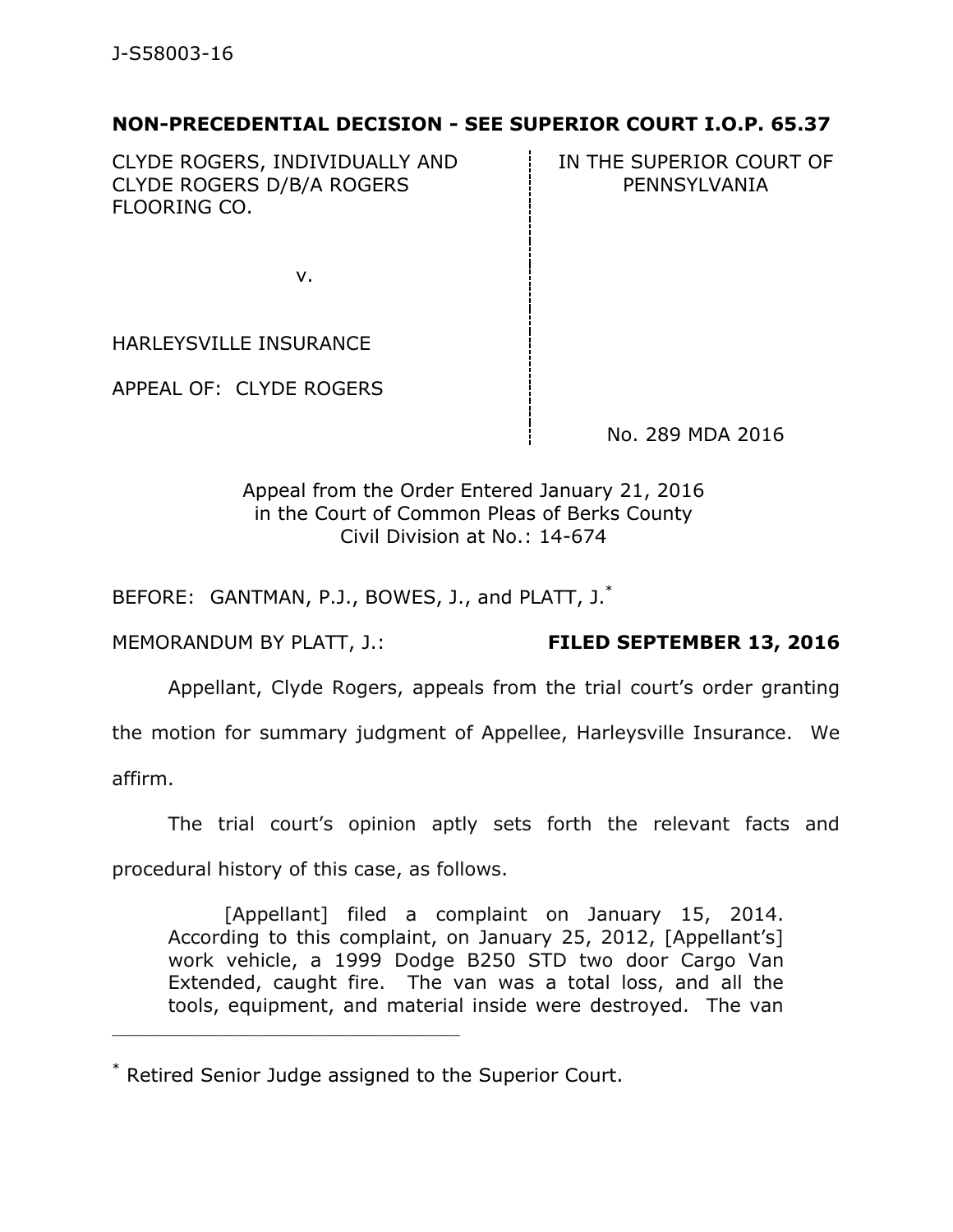was towed from the scene and has been in storage since then at a rate of \$35.00 per day, plus sales tax. The cost to replace the tools lost in the fire is over \$7,000.00. [Appellant's] rental van cost was \$1,220.68. [Appellant] lost revenue of \$14,044.00 for two jobs that were unable to be completed due to the loss. At the time of the incident, [Appellant] owned a commercial auto insurance policy and an inland marine policy (commercial insurance policy) issued by [Appellee].

[The] complaint alleges two counts against [Appellee]: Count one is a breach of contract claim. [Appellant] contend[s] that the[] insurance policies contain provisions to insure property, tools, equipment, and payroll. [Appellant] assert[s] that [Appellee] breached its duty by failing to make appropriate payments upon [] demand. Count two is a bad faith claim arising from [Appellee's] failure to offer [Appellant] a reasonable amount of damages and losses sustained by [him].

On February 17, 2012, [Appellee] issued a payment to [Appellant] in the amount of \$5,000.00, the policy limit on unscheduled items of tools and equipment. [Appellant] cashed this check.

[Appellee] filed a motion for summary judgment on December 18, 2014. [The motion sought a legal ruling that Appellant only was entitled to reimbursement in the amount of  $$1,120.00$  for the value of the van and  $$1,220.68$  for the value of his vehicle rental, and that he had been otherwise fully paid under the policy.] On December 16, 2015[, Appellee] filed a praecipe for argument of the motion for summary judgment to be heard on January 19, 2016. [Appellee] served this praecipe upon [Appellant's] attorney by first class mail on December 16, 2015.

[Appellant] and/or [his] attorney did not appear for the argument. After a review of the record and following [Appellee's] argument, the trial] court granted [Appellee's] motion for summary judgment and dismissed [Appellant's] complaint upon [Appellee's] payment of [the rental claim in the amount of \$1,220.68 and the claim for the cash value of Appellant's van in the amount of \$1,120.00].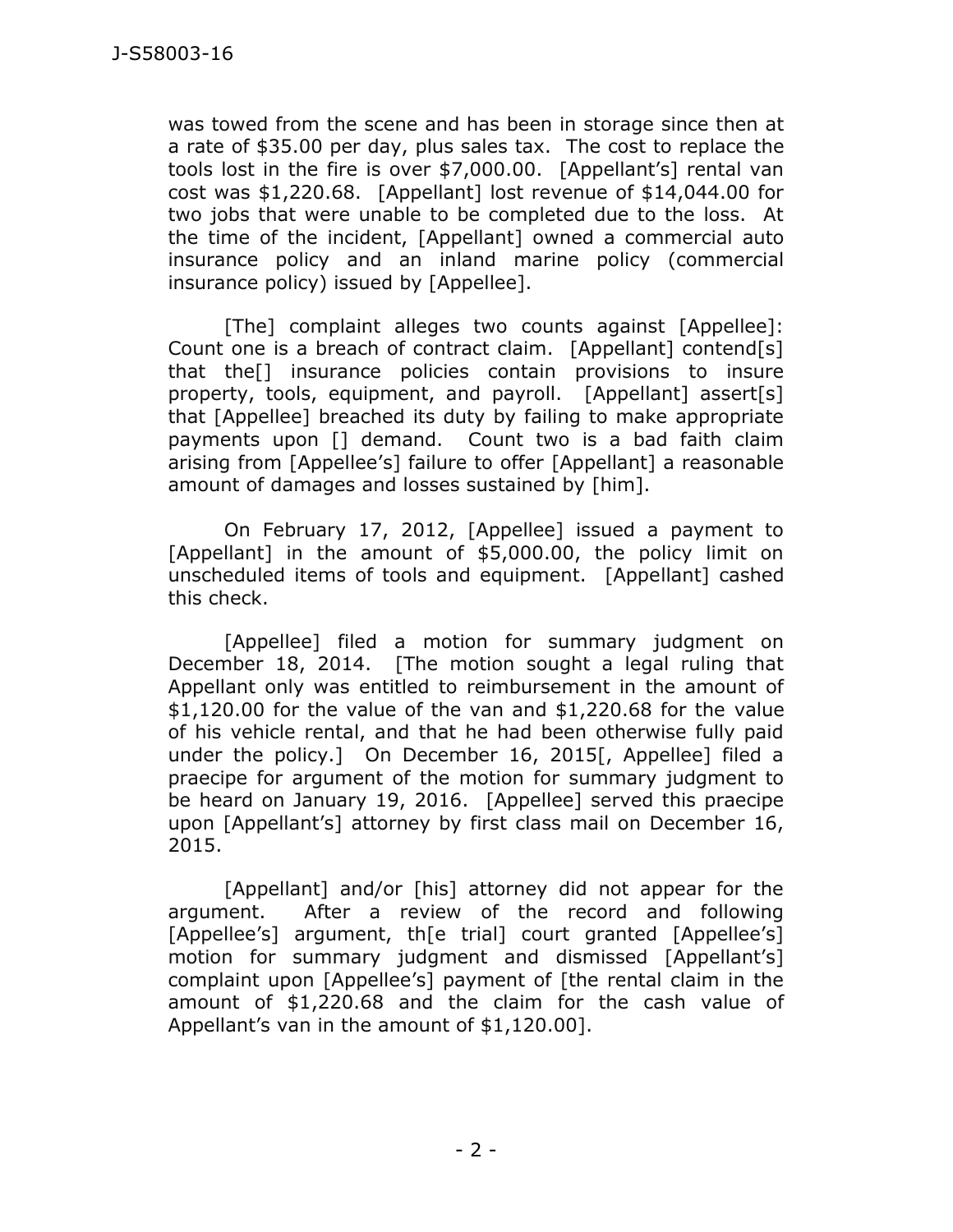[Appellant] filed a motion for reconsideration which th[e trial] court denied on February 2, 2016. [Appellant] then filed this timely appeal.[ $^1$ ]

(Trial Court Opinion, 3/24/16, at 1-2) (unnecessary capitalization omitted).

Appellant raises three questions for our review.

A. Whether there was sufficient evidence contained in the record and in []Appellant's brief in response to [the motion for] summary judgment to [demonstrate that] the policy is vague and ambiguous and contained provisions to support [A]ppellant's claims[?]

B. Whether the [A]ppellee acted in bad faith in the handling of [A]ppellant's claims[?]

C. Whether the trial court erred in granting summary judgment after holding a hearing in which [Appellant's] attorney was not present[?]

(Appellant's Brief, at 4) (unnecessary capitalization omitted).

Our standard of review of a court's order granting summary judgment

is well-settled.

\_\_\_\_\_\_\_\_\_\_\_\_\_\_\_\_\_\_\_\_\_\_\_\_\_\_\_\_\_\_\_\_\_\_\_\_\_\_\_\_\_\_\_\_

A reviewing court may disturb the order of the trial court only where it is established that the court committed an error of law or abused its discretion. As with all questions of law, our review is plenary.

In evaluating the trial court's decision to enter summary judgment, we focus on the legal standard articulated in the summary judgment rule. [*See*] [Pa.R.C.P. 1035.2.](https://1.next.westlaw.com/Link/Document/FullText?findType=L&pubNum=1000781&cite=PASTRCPR1035.2&originatingDoc=I64b6c281e52f11e4a795ac035416da91&refType=LQ&originationContext=document&transitionType=DocumentItem&contextData=(sc.Search)) The rule states that where there is no genuine issue of material fact and the moving party is entitled to relief as a matter of law, summary judgment may be entered. Where the non-moving

<sup>&</sup>lt;sup>1</sup> Pursuant to the trial court's order, Appellant filed a timely statement of errors complained of on appeal on March 14, 2016. The trial court filed an opinion on March 24, 2016. *See* Pa.R.A.P. 1925.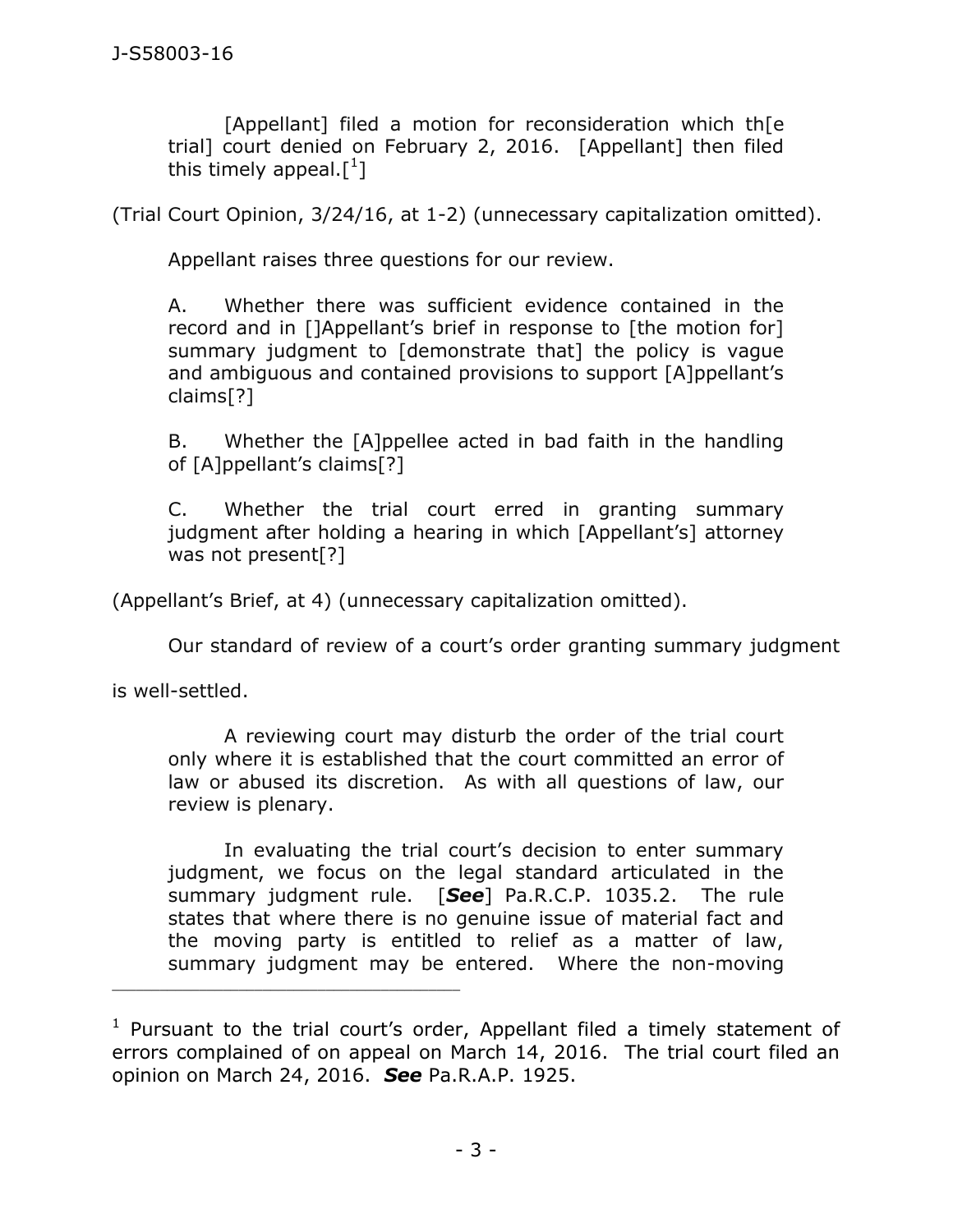party bears the burden of proof on an issue, he may not merely rely on his pleadings or answers in order to survive summary judgment. Failure of a nonmoving party to adduce sufficient evidence on an issue essential to his case and on which it bears the burden of proof establishes the entitlement of the moving party to judgment as a matter of law. Lastly, we will view the record in the light most favorable to the non-moving party, and all doubts as to the existence of a genuine issue of material fact must be resolved against the moving party.

*Byoung Suk An v. Victoria Fire & Cas. Co.*, 113 A.3d 1283, 1287-88 (Pa.

Super. 2015), *appeal denied*, 130 A.3d 1285 (Pa. 2015) (case citation omitted).

In his first issue, Appellant maintains that the record contained enough "evidence [that] the policy is vague and ambiguous and contained provisions to support [his] claims[]" to overcome Appellee's motion for summary judgment. (Appellant's Brief, at 8) (capitalization omitted). Specifically, Appellant argues that because "[t]he policies lack a formal declarations page and do not clearly and specifically outline coverages[,]" they are "vague and ambiguous and can be subject to multiple interpretations." (*Id.* at 9). This issue lacks merit. $2$ 

The interpretation of an insurance policy is a question of law for the [C]ourt. Our standard of review, therefore, is plenary. In interpreting the language of an insurance policy, the goal is to ascertain the intent of the parties as manifested by the

\_\_\_\_\_\_\_\_\_\_\_\_\_\_\_\_\_\_\_\_\_\_\_\_\_\_\_\_\_\_\_\_\_\_\_\_\_\_\_\_\_\_\_\_

 $2$  Appellant provides absolutely no pertinent law or discussion to support his argument that an insurance policy is ambiguous for not containing a formal declarations page. (*See* Appellant's Brief, at 9). Moreover, review of the insurance policies reveals that they do, in fact, contain declaration pages.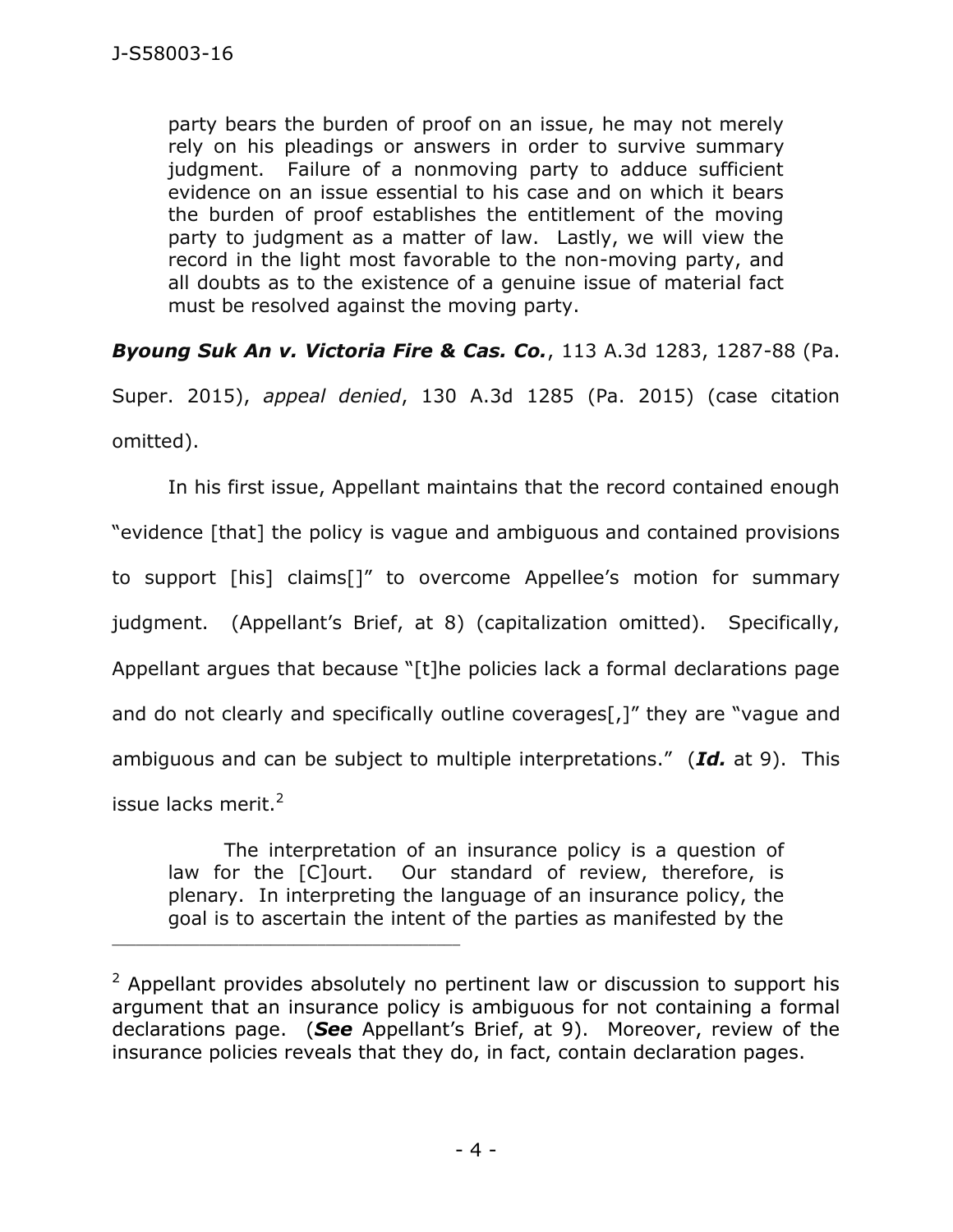language of the written instrument. The polestar of our inquiry is the language of the insurance policy. When analyzing a policy, words of common usage are to be construed in their natural, plain, and ordinary sense. When the language of the insurance contract is clear and unambiguous, a court is required to give effect to that language. Although a court must not resort to a strained contrivance or distort the meaning of the language in order to find an ambiguity, it must find that contractual terms are ambiguous if they are subject to more than one reasonable interpretation when applied to a particular set of facts. Where a provision of a policy is ambiguous, the policy provision is to be construed in favor of the insured and against the insurer.

*Byoung Suk An*, *supra* at 1288 (citation and quotation marks omitted). Additionally, "courts should not under the guise of judicial interpretation, expand coverage beyond that provided in the policy." *Id.* (citation and quotation marks omitted).

In this case, the trial court found that the language of the subject insurance policies is clear and unambiguous, and did not contain any language supporting Appellant's claims for breach of contract and bad faith. (*See* Trial Ct. Op., at 6). We agree.

We first note the well-settled principle that "[t]o successfully maintain a cause of action for breach of contract the plaintiff must establish: (1) the existence of a contract, including its essential terms, (2) a breach of a duty imposed by the contract, and (3) resultant damages." *Albert v. Erie Ins. Exch.*, 65 A.3d 923, 928 (Pa. Super. 2013) (citation omitted). As to bad faith, this Court has stated:

To succeed in a bad faith claim, the insured must present clear and convincing evidence that the insurer did not have a reasonable basis for denying benefits under the policy and that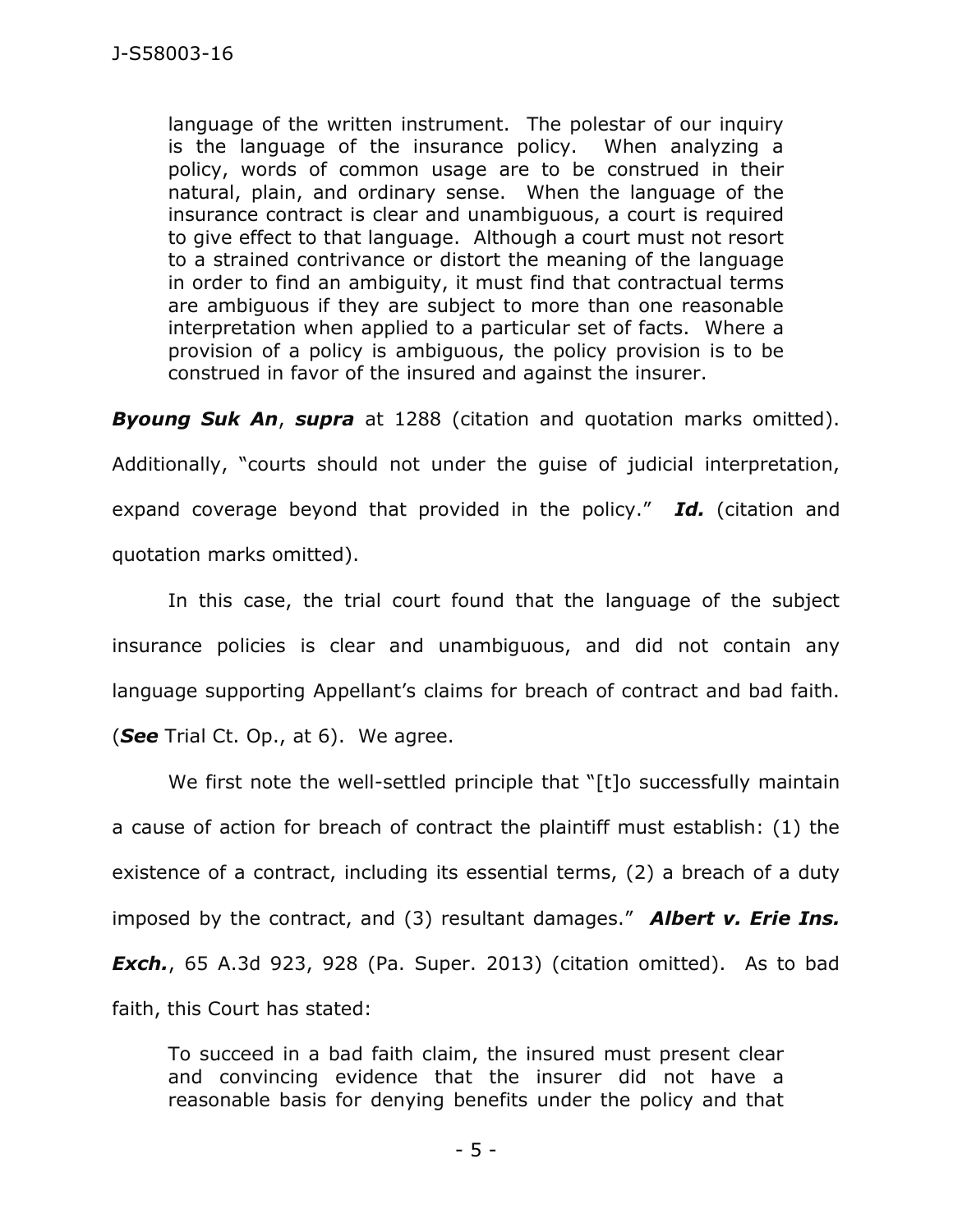the insurer knew of or recklessly disregarded its lack of reasonable basis in denying the claim. Bad faith in the context of insurance litigation has been defined as any frivolous or unfounded refusal to pay proceeds of [a] policy. To constitute bad faith it is not necessary that the refusal to pay be fraudulent. However, mere negligence or bad judgment is not bad faith. To support a finding of bad faith the insurer's conduct must be such as to import[] a dishonest purpose. It also must be shown that the insurer breached a known duty (*i.e.,* good faith and fair dealing), through some motive of self interest or ill will.

## *Bonenberger v. Nationwide Mut. Ins. Co.*, 791 A.2d 378, 380 (Pa.

Super. 2002) (citations and quotation marks omitted).

In the case before us, in granting summary judgment to Appellee, the

trial court found:

The damages to [Appellant] occurred on January 25, 2012. The argument on [Appellee's] motion for summary judgment was on January 19, 2016. During the almost four years between these two events, the only appraisal was done by [Appellee's] expert. If [Appellant] disagreed with the appraisal, it was [his] duty to provide [his] own appraisal; [he] did not do so. [Appellee's] appraiser valued the van at \$1,120.00. The commercial auto policy provides coverage for the insured vehicle under "Physical Damage Comprehensive Coverage" at a limit of "Actual cash value or cost of repair, whichever is less, minus the deductible for each covered auto, but no deductible applies to loss caused by fire or lightning." Therefore, the value of the loss is the actual cash value, less an adjustment for depreciation. No deduction applies to a loss caused by fire. The appraiser valued the van at \$1,120.00, the amount th[e trial] court awarded [Appellant].

[Appellant] contended that it cost [him] more than \$1,120.00 to buy a replacement van. That may be true, but the policy does not provide for the cost of a replacement van. Although it was not considered in th[e trial] court's decision, [Appellant] finally had the van appraised on January 23, 201[6]. Th[e] court notes, however, that the appraisal was meaningless because it provided the cost range of a replacement van based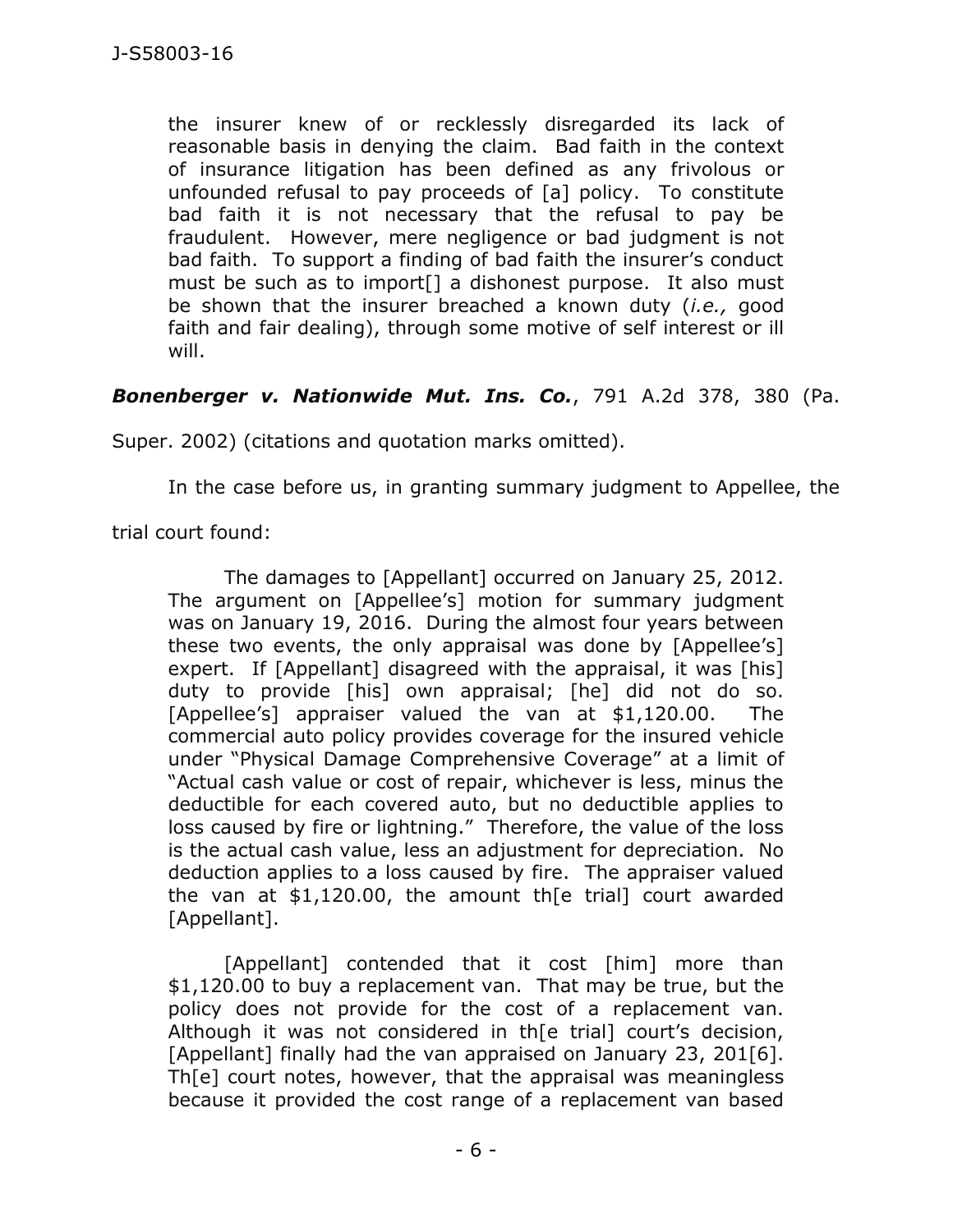on miles and overall condition. Thus, even to the present time, [Appellant has] not secured a meaningful appraisal. For these reasons, th[e trial] court found that the value of the van at the time of the fire was \$1,120.00.

[Appellant's] insurance policy provided for rental reimbursement at a rate of \$50.00 per day, up to thirty days (\$1,500.00). [Appellant] incurred rental expenses of \$1,220.68. Th[e trial] court ordered [Appellee] to pay these rental costs.

[Appellant] made a claim for tools and equipment in the amount of \$7,001.95. . . .

. . . According to the policy, the blanket limits of insurance for tools and equipment are \$5,000.00 for unscheduled items or \$2,000.00 for any one item. For additional acquired property, the limit of coverage is the lesser of twenty-five percent of the total limit of insurance, or \$1,250.00 based upon the \$5,000.00 blanket limit of insurance, or \$10,000.00, if the additional acquired property was purchased within thirty days of the loss. Therefore, the limit of insurance for additional acquired property is \$1,250.00, assuming it was purchased within thirty days prior to the loss. [Appellant] never identified any equipment that was purchased within thirty days of the loss. For these reasons, [Appellant is] not entitled to additional acquired property coverage.

[Appellant] seek[s] loss of income in the amount of \$14,044.00. [His] policy does not provide coverage for lost business income, and [he was] not charged for coverage of lost business income. Therefore, th[e trial] court did not award loss [of] business income.

[Appellant] contend[s] that [he is] owed towing and storage fees. This assertion is without merit. The declarations page of the policy shows that there was no towing limit of coverage provided, and no premium was charged for it. There is also no coverage under [Appellant's] policy for vehicle storage, and [Appellee] did not charge [Appellant] a premium for it. Thus, th[e trial] court granted summary judgment in favor of [Appellee] on this issue.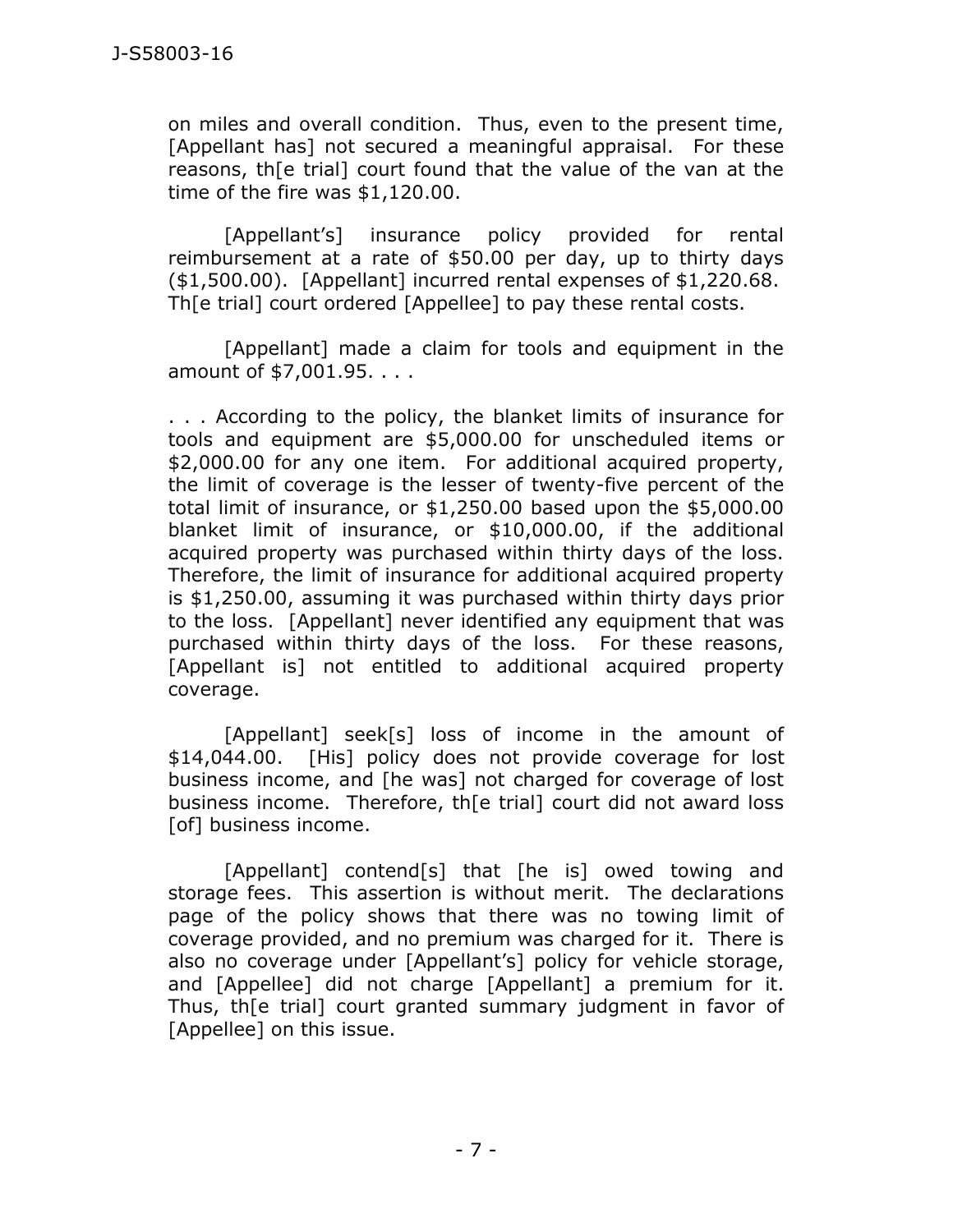(Trial Ct. Op., at 6-9) (unnecessary capitalization omitted). Our review of the certified record supports the trial court's findings.

The clear unambiguous language of the commercial auto policy provides that in the event of a total loss, Appellee would provide Appellant with the actual cash value of the covered auto, with "[a]n adjustment for depreciation and physical condition . . . in the event of a total 'loss.'" (Commercial Auto Policy, 2/11/12-2/11/13, at Endorsement to Business Auto Coverage Form, at 2; *see id.* at 1; *see also* Schedule of Coverages and Covered Autos, Physical Damage Comprehensive Coverage (stating limit is "actual cash value or cost of repair, whichever is less[] . . . ." (unnecessary capitalization omitted))). Pursuant to the policy's clear terms, Appellee obtained an appraisal of Appellant's van, agreed to waive the \$250.00 deductible, and offered to pay him the \$1,120.00 cash value of the vehicle. (*See* Autosource Valuation, 1/25/12, at 2; Motion for Summary Judgment, 12/18/14, at 4). Therefore, based on the insurance policy's clear and unambiguous language, Appellant failed to prove either that Appellee breached the terms of the policy or acted in bad faith by refusing to reimburse Appellant for the replacement cost of the van, and instead offering him its cash value. *See Albert*, *supra* at 928; *see also Bonenberger*, *supra* at 380.

Also, pursuant to the clear language of the rental reimbursement coverage endorsement to the commercial auto policy, Appellant was entitled

- 8 -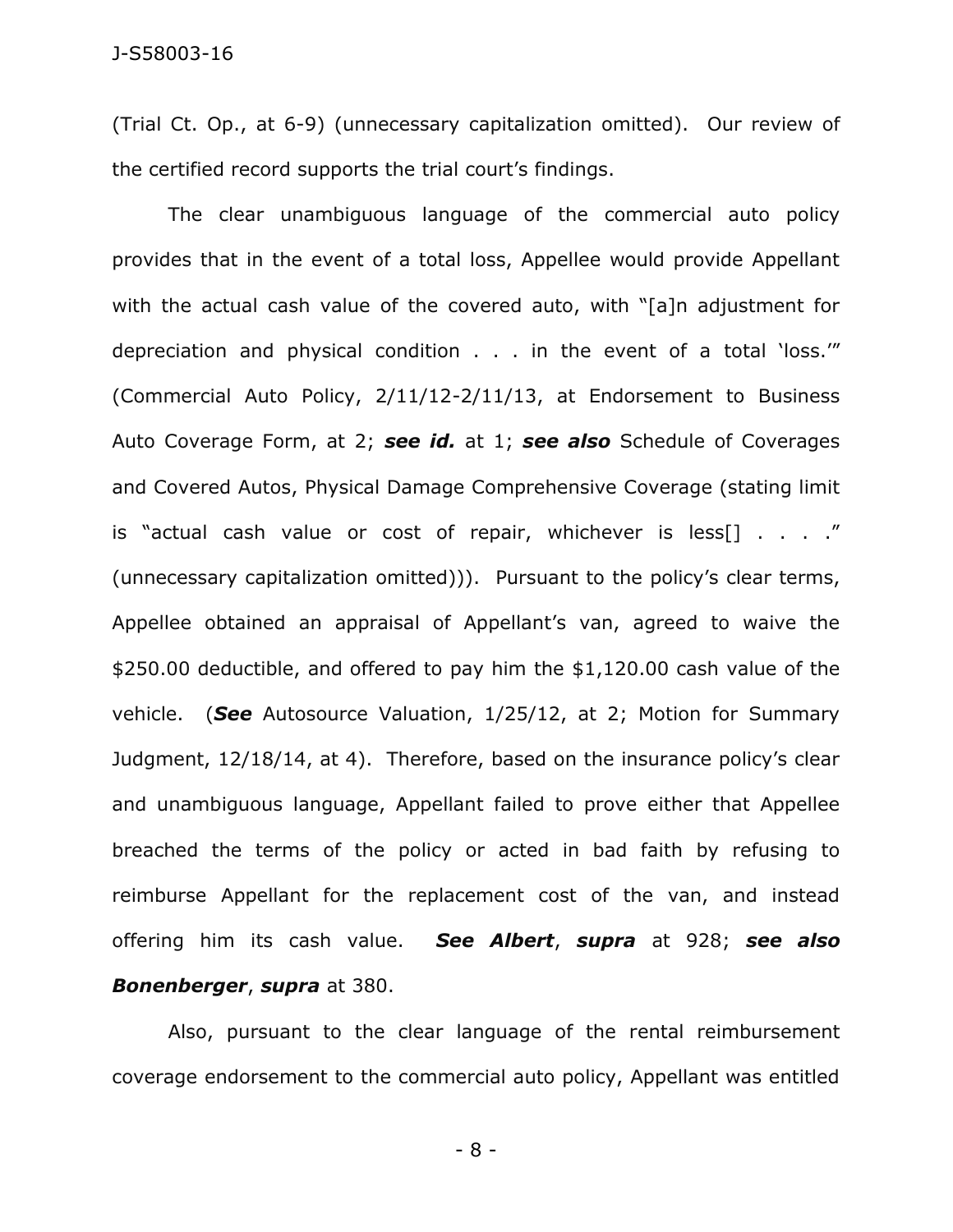to rental reimbursement in the amount of \$50.00 per day, for a total of \$1,500.00. (*See* Commercial Auto Policy, Rental Reimbursement Coverage, at 1). Appellant presented evidence that he paid \$1,220.68 in rental expenses, which Appellee agreed to pay. (*See* Motion for Summary Judgment, 12/18/14, at 3).

Additionally, the clear and unambiguous language of the Inland Marine policy, which covered Appellant's unscheduled tools, provided that the blanket insurance limits were \$5,000.00 for any one occurrence. (*See* Inland Marine Supplemental Schedule, 2/11/12-2/11/13, at 1). Although Appellant argues that the policy provides \$10,000.00 in coverage for property, our review reveals that this is only for "additional acquired property" beyond the unscheduled tools. (*Id.*) (capitalization omitted). Appellant did not provide any evidence to the trial court or this Court that he had any "additional acquired property" or even any covered, unpaid claims. Therefore, the court's finding that Appellee's \$5,000.00 payment to Appellant fully satisfied his insurance claim for the unscheduled tools under his Inland Marine policy is supported by the evidence of record.

Finally, Appellant claims that he presented sufficient "evidence to demonstrate that the policy does in fact contain coverage for loss of business income, and storage fees." (Appellant's Brief, at 9; *see id.* at 8-9). We disagree.

- 9 -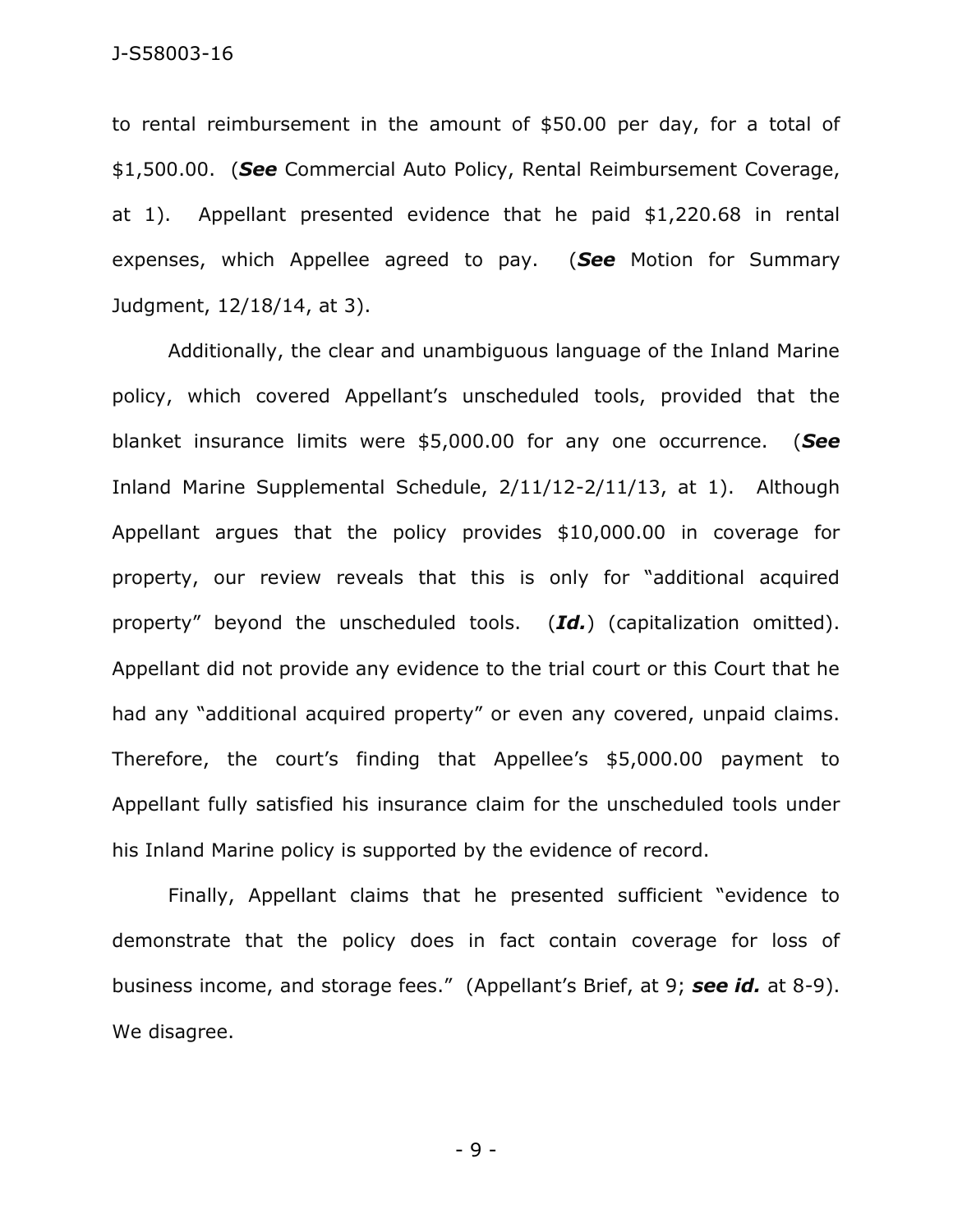## J-S58003-16

First, the pages of the reproduced record to which Appellant refers in support of his argument that he is entitled to loss of business income do not support his claim that he is entitled to reimbursement for payroll as the sole employee merely because one of them refers to payroll as the premium basis. (*See id.* at 8; Commercial Liability Coverage Part Supplementary Schedule, at 1). Appellant does not identify any part of the policy that provides reimbursement for payroll. Second, although Appellant is entitled to work loss benefits of up to \$5,000.00, this applies only when he, as the covered insured, suffers bodily injury as the result of an auto accident. (*See*  Commercial Auto Policy, Pennsylvania Added and Combination First Party Benefits Endorsement, at 1-2).

Finally, the storage fee to which Appellant is entitled is contained in the Inland Marine supplemental policy, which provided him with coverage for his tools, not his van. (*See* Appellant's Brief, at 8; Inland Marine Supplemental Schedule, at 1). Therefore, any claims based on storage fees for his van and work loss benefits, fails.

Hence, we conclude that the trial court properly decided that, based on the clear and unambiguous language of the policy, Appellant failed to establish that Appellee breached the insurance policy or acted in bad faith in denying the uncovered claims. *See Albert*, *supra* at 928; *Bonenberger*, *supra* at 380. Appellant's first issue lacks merit.

- 10 -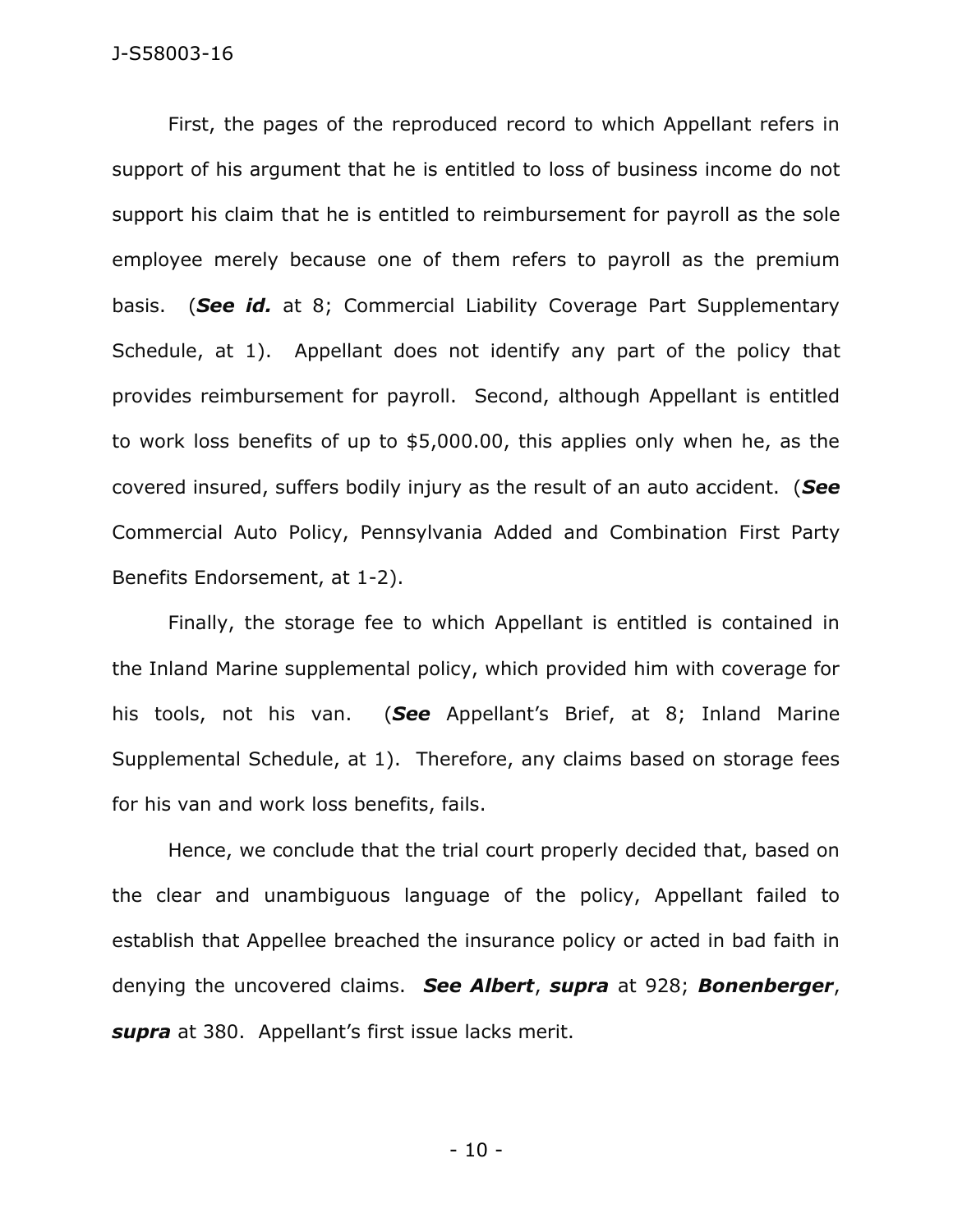In his second issue, Appellant claims that "Appellee acted in bad faith in the handling of [his] claims." (Appellant's Brief, at 10) (unnecessary capitalization omitted). Specifically, Appellant argues that Appellee "frivolously" denied him reimbursement for his rental costs. (*Id.*). For the reasons discussed above, (*see infra* at 8-9), this issue lacks merit.

Finally, in his third claim, Appellant maintains that "the trial court erred in granting summary judgment after holding a hearing in which [Appellant's] attorney was not present." (Appellant's Brief, at 11) (unnecessary capitalization omitted). This issue lacks merit.

Pursuant to the note to Pennsylvania Rule of Civil Procedure 1035.3(d), "[p]rocedural requirements with respect to argument and briefs [in motions for summary judgment] are governed by local rule." Pa.R.C.P. 1035.3(d), note. Berks County Local Rule of Civil Procedure Number 211.6, assignment of cases for argument, provides:

**(a)** At the end of the Tuesday (or Monday if Tuesday is a holiday) preceding the next scheduled argument court date, **Court Administration shall prepare the list of all those cases praeciped for argument**, noting the caption, nature of the matter to be argued, names of counsel or parties without counsel, and name of the judge assigned to the case, whether argument is before a panel of judges or a single judge.

**(b) Court Administration shall prepare a schedule of assignment of cases** designating courtrooms, judges and times that arguments will be heard at argument court, **and shall post such schedule** by noon of the Thursday (or Wednesday if Thursday is a holiday) preceding argument court in the prothonotary's office and online at www.countyofberks.com/courts, and shall post such schedule on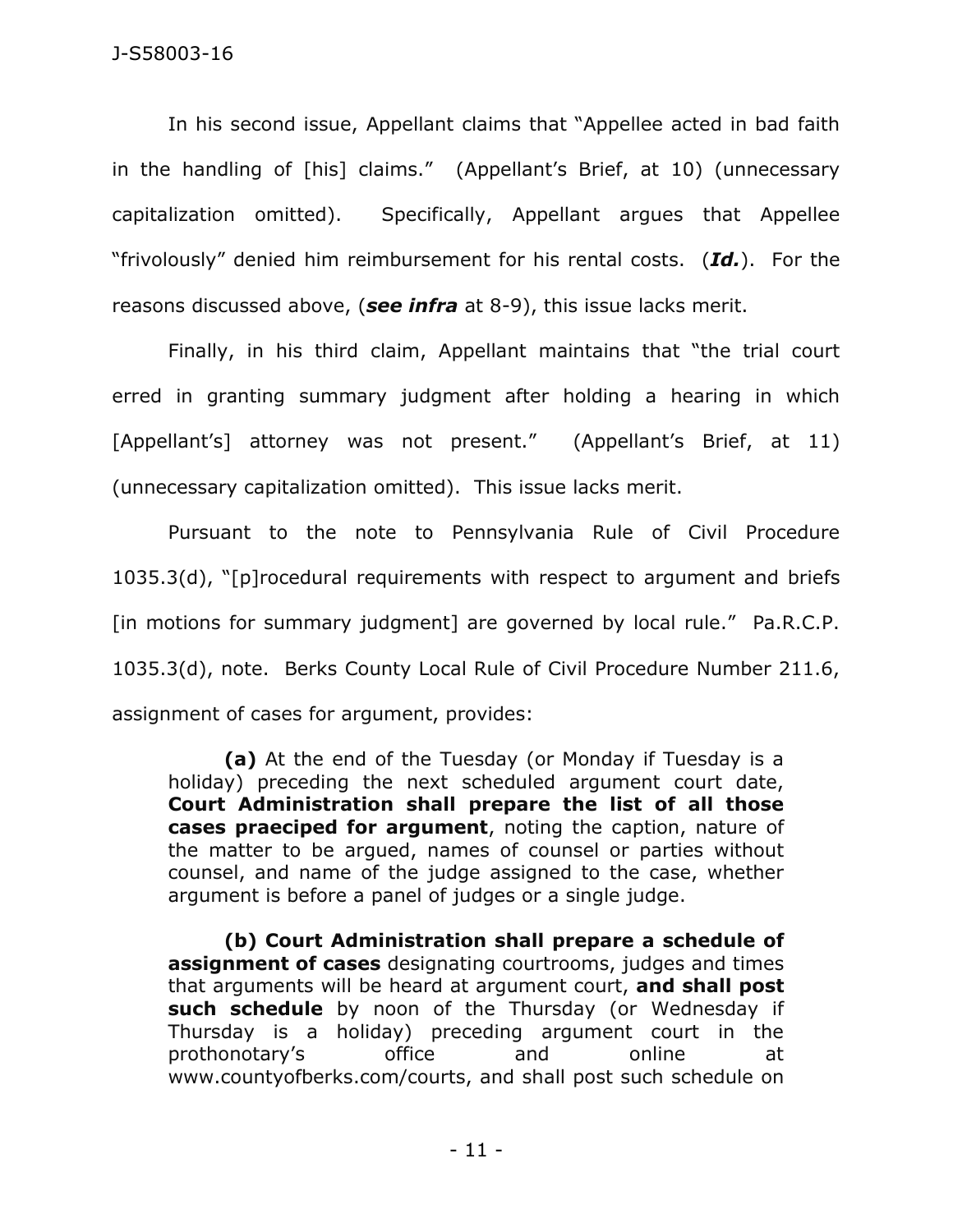argument court day in the first floor lobby at the Courthouse and County Services Center.

**(c)** Upon such posting in the prothonotary's office the **prothonotary shall notify the judge** or judges assigned to hear arguments in the respective cases. On argument court day counsel and/or parties shall report directly to the assigned courtroom prior to the time fixed for oral argument for their respective cases.

B.R.C.P. No. 211.6 (emphases added).

Here, Appellee filed a praecipe for argument on its motion for summary judgment on December 16, 2015. (*See* Praecipe for Argument, 12/16/15). The praecipe identified the requested argument date as January 19, 2016. (*See id.*). In the affidavit of service for argument court, Appellee's counsel certified that she served Appellant's counsel with the praecipe on December 16, 2015. (*See* Affidavit of Service for Argument Court, 12/16/15). Appellant does not claim that Court Administration failed to adhere to the requirements of Rule 211.6, and there is nothing in the Rule that imposes a duty on a judge to notify a party about the argument date and time. (*See* Appellant's Brief, at 11); *see also* B.R.C.P. No. 211.6. Moreover, Appellant fails to identify a rule that prohibits a court from deciding a motion for summary judgment when one of the parties fails to appear at argument, and we are not aware of any such rule. (*See*  Appellant's Brief, at 11). Accordingly, we conclude that the court did not commit an error of law by granting summary judgment where Appellant's